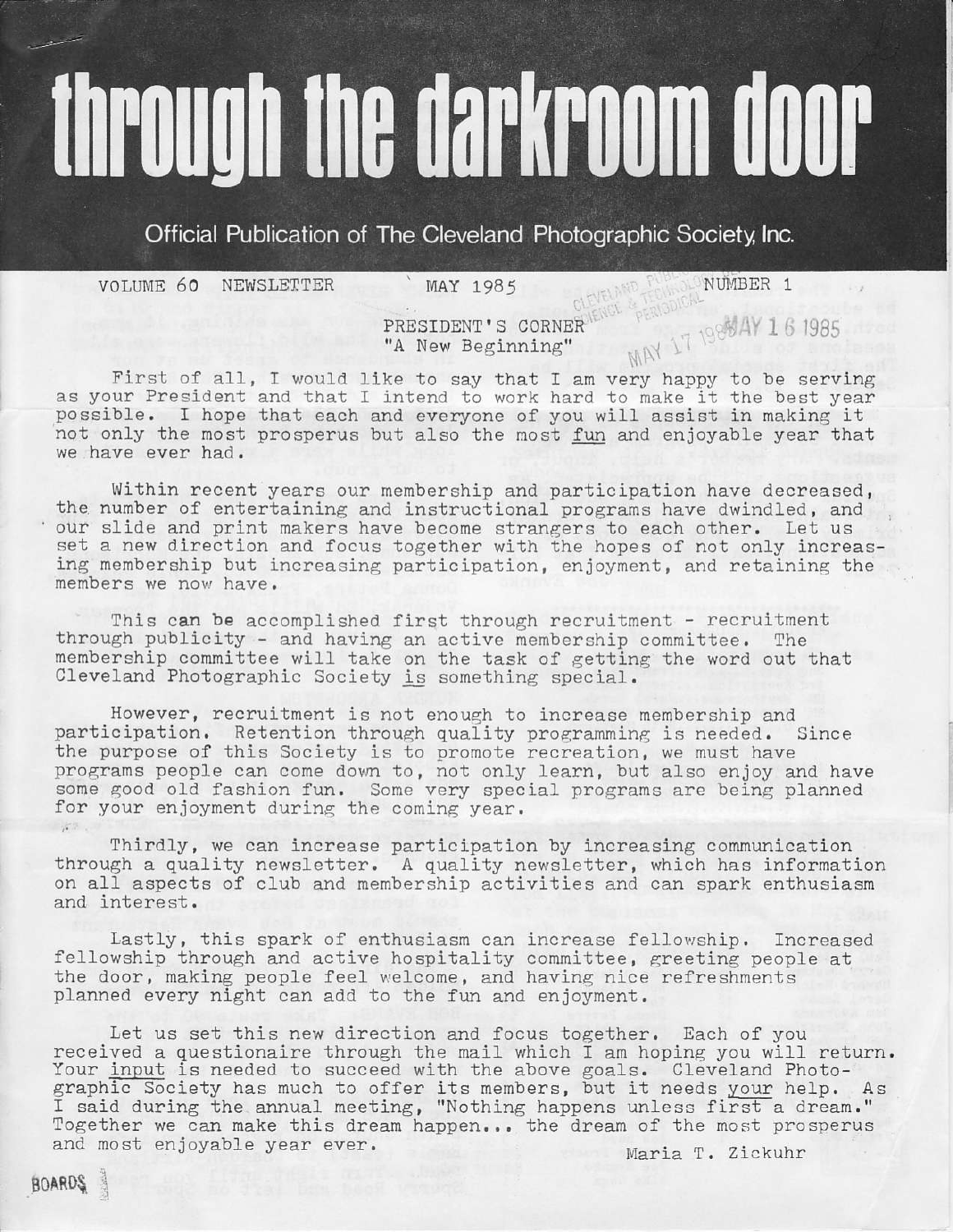# SPECIAL PROGRAMS

In answer to the many requests of our members, we will have an increase in special programs this coming year. There will be fourteen Friday night programs scheduled. Four of these will be competitive: Photojournalism; Photo-Essay/Travelette; Field-Trip competition; and a special Valentine's Day competition.

The remaining ten nights will be educational, entertaining, or both. They will range from "how-to" sessions to slide presentations. The first special program will be September 13.

In the next couple of months I will be making program arrangements. Any member's help, input, or suggestions will be appreciated. As Special Program Chairman, education, entertainment, and enjoyment are my primary goals. Any questions or suggestions, call Sarah or I at 221-7506. Joe Evanko

## \*\*\*\*\*\*\*\*\*\*\*\*\*\*\*\*\*\*\*\*\*\*\*\*\*\*\*\*\*\*\*\*\*\*\*

PICTORIAL SLIDE April 12 CLASS A 1st Trio..........Frank Vano<br>2nd Trio..........Frank Vano 3rd Recreation....Gerry Juskenas<br>HM Weathervane...Carol Kocab<br>HM: Festive.......Sam Aversano

Class B

HM Closed ....... Ruth Morrison

| 1st Wood  Mary Lahiff    |
|--------------------------|
| 1st AdvertisingBob Myers |
| 1st TriangleJoe DiMarco  |
| 1st SweetLynn Dillarco   |
| 2nd MetalMarilyn Myers   |
| 2nd Metal Marilyn Myers  |
| 3rd TrianglesJoe DiMarco |
| 3rd AdvertisingBob Hyers |

#### PICTORIAL SLIDE FINAL STANDINGS

#### CLASS A

 $4.12.1$ 

| Frank Vano       |                |
|------------------|----------------|
|                  | 55<br>35       |
| Paul Goode       |                |
| Gerry Juskenas   | 26             |
| Howard Melcher   | 17             |
| Carol Kocab      | 16             |
| Sam Aversano     | 12             |
| John Staszkowycz | 8              |
| Bob Tropea       |                |
| Joe Brilla       |                |
| Ed Willis        |                |
| Sanford Saul     | 7754322        |
| Ruth Morrison    |                |
| Elva Hunting     |                |
| Bob Neiswander   |                |
| Frank Otto       | $\overline{1}$ |
|                  |                |

CLASS B

| Bob Myers        | 55             |
|------------------|----------------|
| Marilyn Myers    | 33             |
| Joe DiMarco      | 22             |
| Ron Vojacek      | 17             |
| Tom Dunn         | 17             |
| Donna Peters     | 13             |
| Mary Lahiff      | 13             |
| Jean Willis      | $\frac{1}{3}$  |
| Lynn DiMarco     |                |
| Francis Sullivan | $\beta$        |
| Steve Dubyk      | 543332         |
| Bob Burns        |                |
| Dave Brosky      |                |
| Sarah Evanko     |                |
| Bob Ward         |                |
| Debbie Brosky    |                |
| Joe Evanko       | $\overline{1}$ |
| Mike Goga        | $\mathbf{1}$   |
|                  |                |

IMPORTANT CHANGES to our Photo travelette:

Photo Essay competition-#1: The date has been changed to May 31.

#2 - Maximum number of slides is 30 and maximum time on screen remains at 5 minutes.

#### ROCKY RIVER FIELD TRIP

The sun was shining, it was hot and the wild flowers were all in abundance to greet us at our annual spring walk. The Rogers (Chris and Jack with grandaughter Becky) and the Wallenchecks (Bev and John) who have been strangers for a long while were a welcome addition to our group.

Also present were the Bartels, Joan Cotleur, the DiMarcos (all four), Steve Dubyk, Emmett Hoy, Gerry Juskenas, Bob Kocsis, the Morrisons, Bob Myers, Frank Otto, Ernie Pekarek, Donna Peters, Frank Salle, Ron Vojacek, Ed Willis and the Tropeas.

See you at the next field trip on May 5. The Tropeas

#### HOLDEN ARBORETUM

The next nature field trip will be taking photographers to Holden Arboretum on May 5. There is an admission charge into the Arboretum and picnic tables are available. Bring a lunch if you wish. There are no refreshments available on the grounds.

Anyone interested in meeting for breakfast before the field trip should meet at Bob Evans Restaurant at  $8:30am$ .

The directions for Bob Evans and Holden Arboretum are as follows:

BOB EVANS: Take route 90 to the route 91 exit, turn right (north) on 91 and you will find the restaurant on the left hand side.

HOLDEN ARBORETUM: Take 90 east to route 306 south to Eagle Road (01d South Church on right) turn left on Eagle (east) to Chardon-Kirtland road. Turn right until you reach<br>Sperry Road and left on Sperry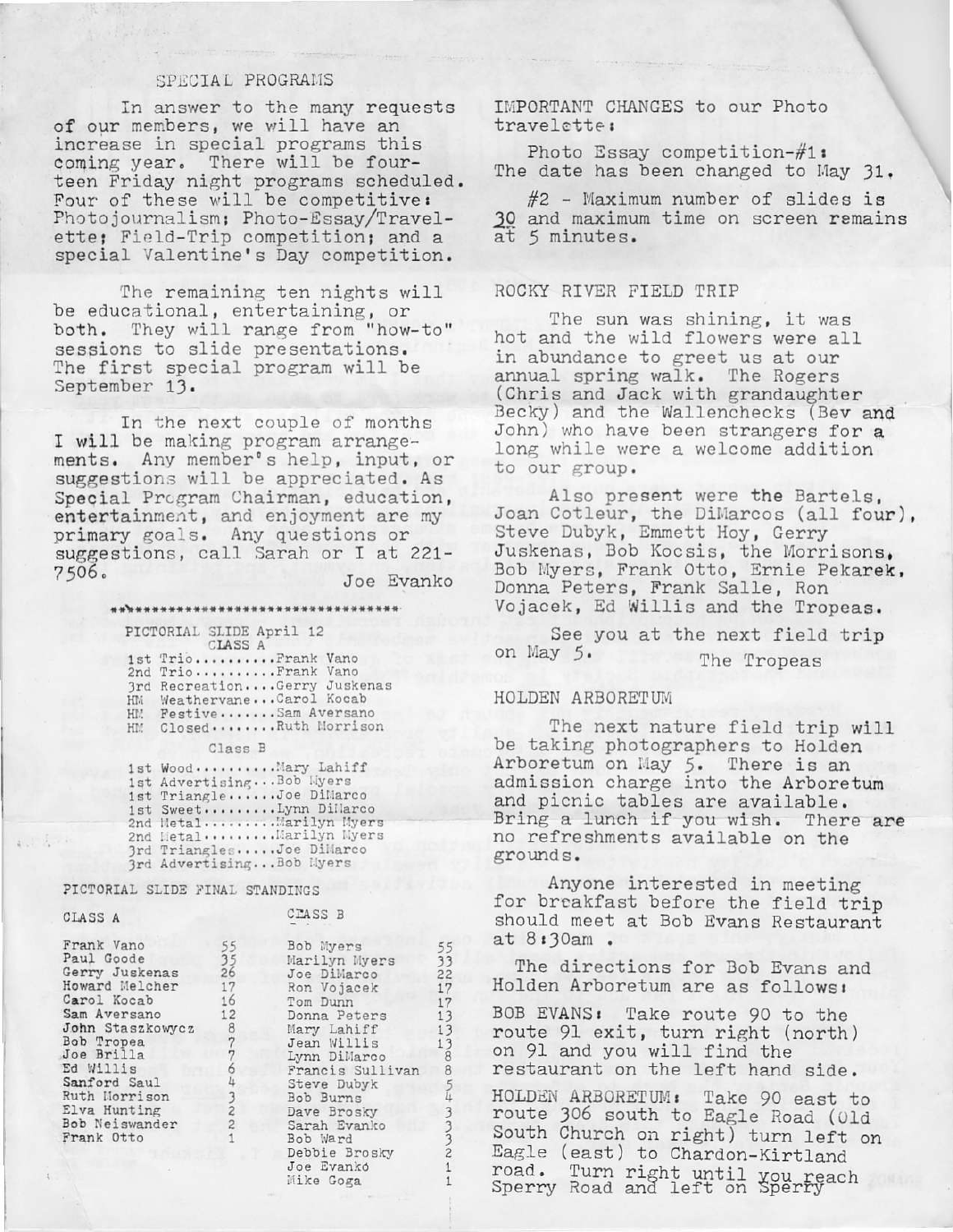## ANNUAL BANQUET

There is still time to reserve your spot at this years annual banquet. Don't niss out on this fun filled social engagement!

The Banquet will be held on Saturday, May 18 at the Brown Derby Restaurant in Independence. Tickets cost 910.50 for a fish dinner or \$12.50 for a steak dinner, A social hour will be held from 5:30 to 6:30 and dinner will follow immediately. DON'T MISS OUT!!!!!! See Ruth Morrison-NOW-for tickets!

DEADLINE for the June 7 issue of, Through The Darkroom Door, is May 22. PLIASE feel free to contribute materials or ideas. Mail articles<br>to: Ron Vojacek Ron Vojacek 4015 Walter Ave. Parma, 0h 44134

# NEOCC WINNERS

CPS conqratulates Frank Vano, Norm Zickuhr and Gretchen Tropea, for their fine showing at the NEOCC inter-club competition in Beaver, PennsyLvania.

Frank Vano, earned a 2nd place finish in the color print cateqory and an honorable mention in the color slide competition. Norm Zickuhr, finished third in the color print competition and Oretchen Tropea received an honorable mention in the slide category. Once again, congratulations!

NATURE PRINT COMPETITION

FEBRUARY 22, 1985

#### BLACK & WHITE CATFGORY

| FIRST PLACF  | <b>GULLS IN FLIGHT</b>      |  |
|--------------|-----------------------------|--|
| SECOND PLACE | WATER SPRAY & ICE FORMATION |  |
| THIRD PLACE  | WINTER-GORGE METROPARK      |  |
|              |                             |  |

#### COLOR CATEGORY

FIRST PLACE BROWN PELICAN<br>FIRST PLACE SPICEBUSH SILE SECOND PLACE SOLOM<br>SECOND PLACE TIGER SECOND PLACE<br>THIRD PLACE

SPICEBUSH SILK MOTH<br>SOLOMONS SFAL DEPTFORD PINK

| STANDINGS: |  |
|------------|--|
|            |  |

|  | BLACK & WHITE CATEGORY |
|--|------------------------|
|  |                        |

| NORMAN ZICKUHR       |    |
|----------------------|----|
| HARRY BARTELS        | ß. |
| <b>RUTH MORRISON</b> | 3  |
| MARIA ZICKUHR        | з  |
| FRANK OTTO           | 2  |

#### COLOR CATEGORY

NORMAN ZICKUHR<br>FRANK VANO STEVE DUBYK ED WILLIS

#### CALENDAR

#### MAY PROGRAM

| Friday   | $3*$  | Photo Journalism |
|----------|-------|------------------|
| Sunday   | 5     | Holden Arboretum |
| Tuesday  | 14    | Board Meeting    |
| Saturday | 18    | Annual Banquet   |
| Sunday   | 19    | NEOCC            |
| Friday   | $31*$ | Photo-Essay      |

#### \*Visitor Welcome

# JUNE PR0GRAI'I

| Friday  | $7*$  | Pictorial Slides |
|---------|-------|------------------|
| Tuesday | 11    | Board Meeting    |
| Friday  | $21*$ | Pictorial Prints |
| Sunday  | 23    | Field Trip       |

#### NEW BOARD MEMBERS ELECTED

The DarkRoom Door, salutes the newly elected members of the CPS Board of Trustees. Congratulation are in order for Steve Dubyk, Joe DiMarco, Bob Tropea, Bob Myers and Tom Litzler, all of whom were elected at the business meeting in March. Each new member will be serving a three vear term, G00D LUCK CUYS! I

> THROUGH THE DARKROOM DOOR is published by THE CLEVELAND PHOTOGFAPHIC SOCIETY, INC. 1549 Superior, Cleveland, Ohio 44114 Phone 781-1533





NORMAN ZICKUHR FRANK VANO FRANK VANO NORMAN ZICKUHR NORMAN ZICKUHR

RUTH MORRISON

HARRY BARTELS HARRY BARTFLS